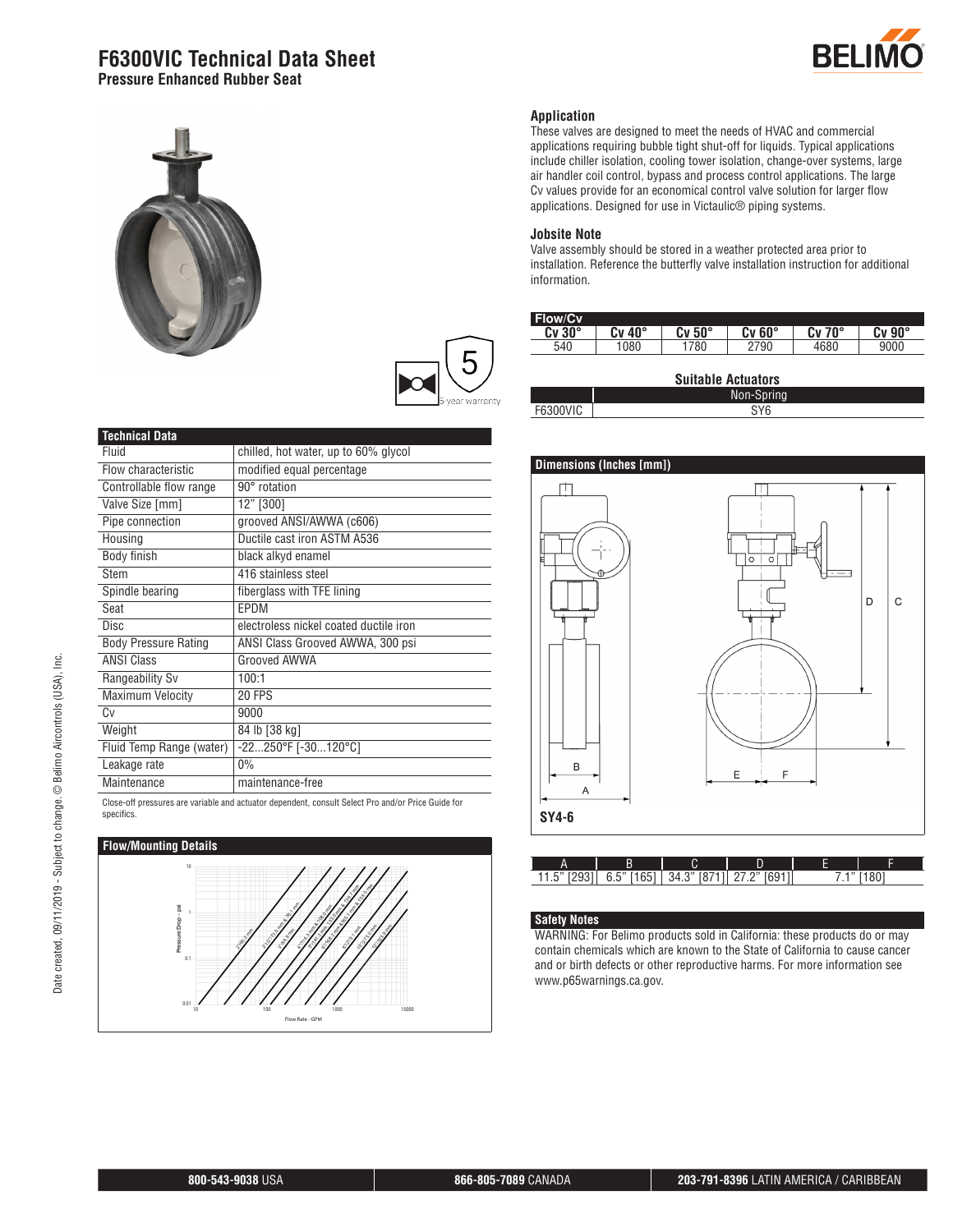## **SY6-230MFT Technical Data Sheet Modulating, Non-Spring Return, 230 V, for DC 2...10 V or 4...20 mA**







#### **Application**

SY Series actuators are fractional horsepower devices, and utilize full-wave power supplies. Observe wire sizing and transformer sizing requirements. Proportional models CANNOT be connected to Belimo direct coupled (AF, AM, GM…etc) actuator power supplies or any type of half-wave device. You MUST use a separate, dedicated transformer or power supply to power the SY actuator. Please do not connect other automation equipment to the dedicated SY supply source. You MUST use four wires (plus a ground) to control a proportional control SY actuator (See SY Wiring Section).

| <b>Technical Data</b>           |                                                                                         |
|---------------------------------|-----------------------------------------------------------------------------------------|
| <b>Power Supply</b>             | 230 VAC, ±10%, 50/60 Hz                                                                 |
| <b>Transformer sizing</b>       | 230 VA                                                                                  |
| <b>Current consumption</b>      | 1A                                                                                      |
| <b>Electrical Connection</b>    | <b>Terminal blocks</b>                                                                  |
| <b>Overload Protection</b>      | thermally protected 135°C cut-out                                                       |
| <b>Operating Range</b>          | DC $210$ V (default), ,                                                                 |
| Input Impedance                 | $100 k\Omega$                                                                           |
| <b>Position Feedback</b>        | DC 210 V                                                                                |
| Angle of rotation               | $90^\circ$                                                                              |
| Torque motor                    | 5785 in-lb [650 Nm]                                                                     |
| Duty cycle                      | 75%                                                                                     |
| Direction of rotation motor     | reversible with built-in switch                                                         |
| Position indication             | top mounted domed indicator                                                             |
| Manual override                 | hand wheel                                                                              |
| Running Time (Motor)            | 35 <sub>s</sub>                                                                         |
| <b>Internal Humidty Control</b> | resistive heating element                                                               |
| Ambient humidity                | max. 95% r.H., non-condensing                                                           |
| Ambient temperature             | -22150°F [-3065°C]                                                                      |
| Storage temperature             | $-40176$ °F [ $-4080$ °C]                                                               |
| Degree of Protection            | IP66/67, NEMA 4X, UL Enclosure Type 4X                                                  |
| Housing material                | die cast aluminium                                                                      |
| Gear train                      | high alloy steel gear sets, self locking                                                |
| <b>Agency Listing</b>           | ISO, CE, cCSAus                                                                         |
| Noise level, motor              | 45 dB(A)                                                                                |
| Maintenance                     | maintenance-free                                                                        |
| <b>Quality Standard</b>         | ISO 9001                                                                                |
| Weight                          | 49 lb [22 kg]                                                                           |
| Auxiliary switch                | 2 x SPDT, 3 A resistive (0.5 A inductive) @ AC 250<br>V, one set at 10°, one set at 85° |

#### **Safety Notes**

WARNING: For Belimo products sold in California: these products do or may contain chemicals which are known to the State of California to cause cancer and or birth defects or other reproductive harms. For more information see www.p65warnings.ca.gov.